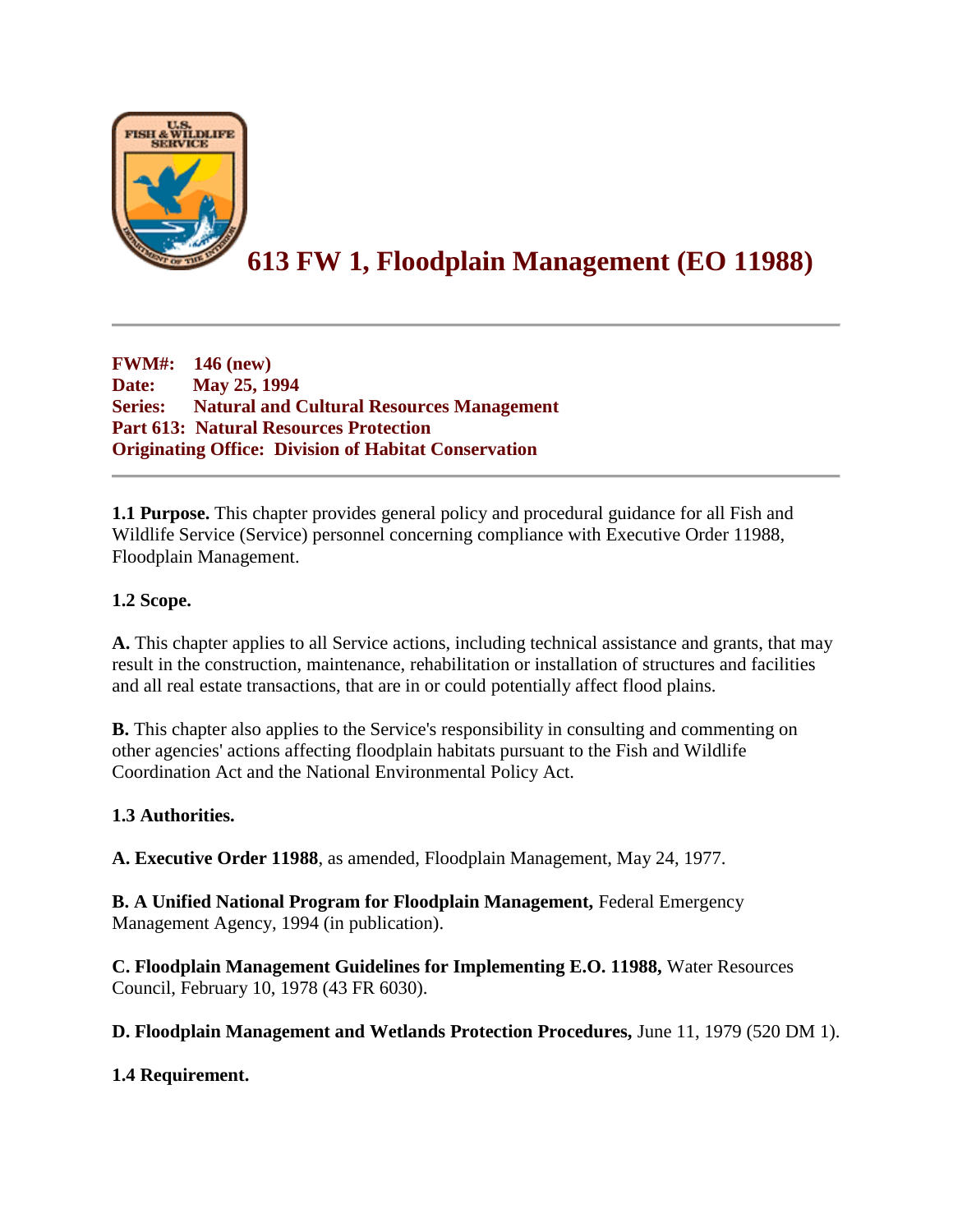**A.** The basic requirement of EO 11988 is that a Federal agency avoid construction or management practices that would adversely affect floodplains unless that agency finds that (1) there is no practical alternative, and (2) the proposed action has been designed or modified to minimize harm to or within the floodplain.

**B.** Executive Order 11988 directs all Federal agencies to reduce the risk of flood loss; minimize the impact of floods on human safety, health and welfare; and restore and preserve the natural and beneficial values served by floodplains in carrying out the agency's responsibilities for:

**(1)** Acquiring, managing, and disposing of Federal lands and facilities;

**(2)** Providing Federally undertaken, financed, or assisted construction and improvements; and

**(3)** Conducting Federal activities and programs affecting land use, including but not limited to water and related land resources planning, regulating, and licensing activities.

**C.** To demonstrate compliance with the Executive Order, the agency must address the two provisos in [paragraph A](https://www.fws.gov/policy/613fw1.html#1.4A) above, provide opportunity for early public review by those who may be affected (see [1.3C](https://www.fws.gov/policy/613fw1.html#1.3C) and [1.3D\)](https://www.fws.gov/policy/613fw1.html#1.3D), and include its findings in its environmental or other appropriate decision documents.

# **1.5 Technical Terms.**

**A. Action**. Any Federal activity including:

**(1)** Acquiring, managing, and disposing of Federal lands and facilities,

**(2)** Providing federally undertaken, financed, or assisted construction and improvements, and

**(3)** Conducting Federal activities and programs affecting land use, including but not limited to water and related land resources planning, regulating, and licensing activities.

**B. Base Flood**. That flood which has a one percent chance of occurrence in any given year (also known as a 100-year flood). This term is used in the National Flood Insurance Program to indicate the minimum level of flooding to be used by a community in its floodplain management regulations.

**C. Base Floodplain**. The 100-year floodplain (one percent chance).

**D. Channel**. A natural or artificial watercourse of perceptible extent, with a definite bed and banks to confine and conduct continuously or periodically flowing water.

**E. Critical Action**. Any activity for which even a slight chance of flooding would be too great. The critical action floodplain is defined as the 500-year floodplain (0.2 percent chance floodplain).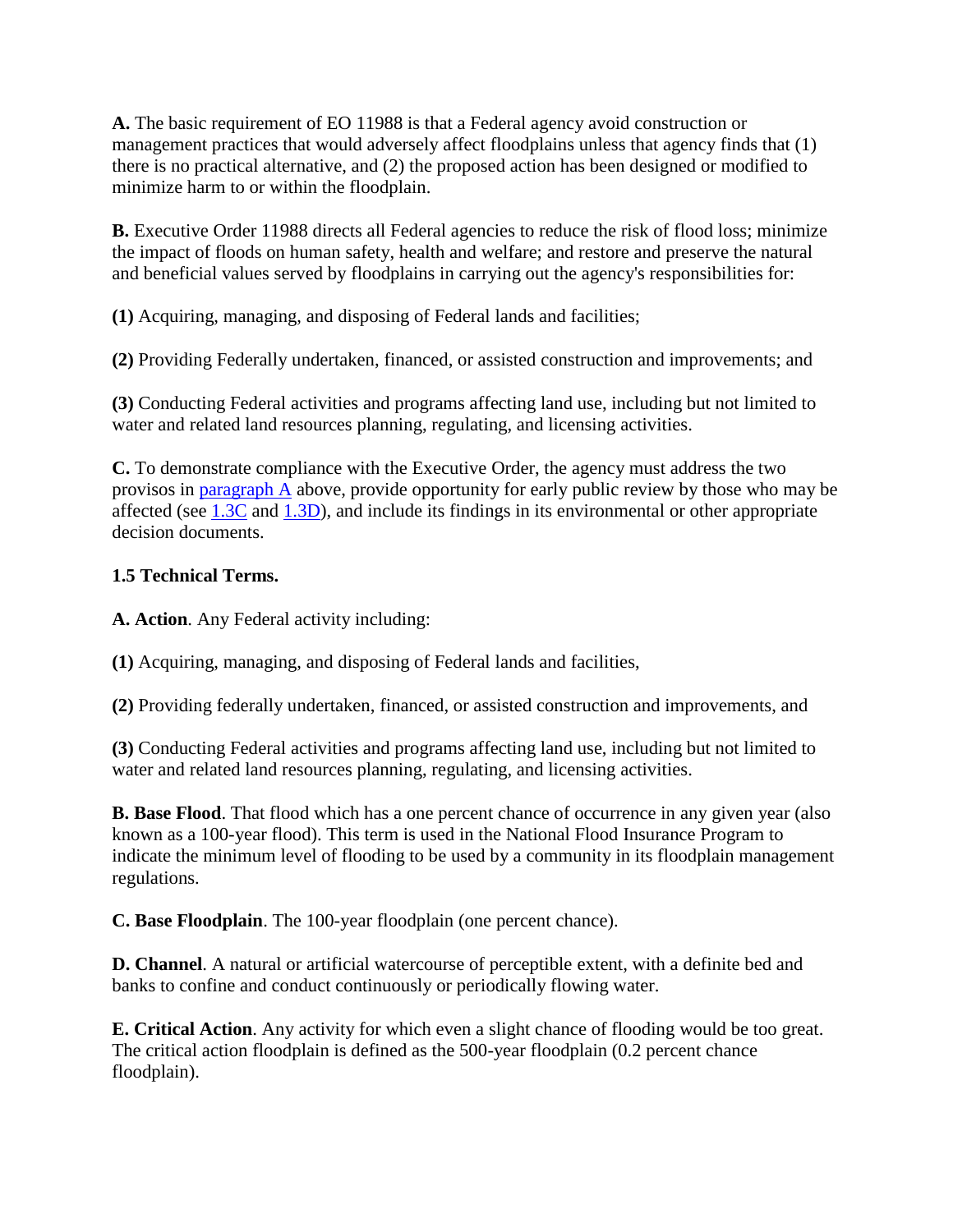**F. Construction**. The draining, dredging, channelizing, filling, diking, impounding, and related activities and any structures or facilities.

**G. Facility**. Any human-made or human-placed item other than a structure.

**H. Flood or Flooding**. A general and temporary condition of partial or complete inundation of normally dry land areas from the overflow of inland or tidal waters, or the unusual and rapid accumulation or runoff of surface waters from any source.

**I. Floodplain**. The lowland and relatively flat areas adjoining inland and coastal waters including flood prone areas of offshore islands, including at a minimum, that area subject to a one percent or greater chance of flooding in any given year. The base floodplain shall be used to designate the 100-year floodplain (one percent chance floodplain).

**J. Flood-proofing**. The modification of individual structures and facilities, their sites, and their contents to protect against structural failure, to keep water out or to reduce effects of water entry.

**K. Natural and Beneficial Values**. Floodplains and wetlands in their natural or relatively undisturbed state serve water resources values (e.g., natural moderation of floods, water quality maintenance, and groundwater recharge), living resources values (e.g., fish, wildlife, and plant species), and cultural resources values (e.g., open space, archaeological, historical natural beauty, scientific study, outdoor education, and recreation).

**L. One Percent Chance Flood**. The flood having one chance in 100 of being exceeded in any one-year period (a large flood). The likelihood of exceeding this magnitude increases in a time period longer than one year. For example, there are two chances in three of a larger flood exceeding the one percent chance flood in a 100-year period.

**M. Structures**. Walled or roofed buildings, including mobile homes and gas or liquid storage tanks that are primarily above ground (as set by the National Flood Insurance Program).

**1.6 Policy.** The Service will comply with E.O. 11988 and its implementing guidance in the management of floodplains, and will advise Federal agencies of their responsibility to evaluate the potential effects of any actions they may conduct or authorize in a floodplain. In compliance, the Service will:

**A.** Avoid the long and short term adverse effects caused by the human occupancy and modification of floodplains.

**B.** Avoid the direct or indirect support of floodplain development whenever there is a practicable alternative.

**C.** Reduce the risk of flood loss and minimize the impacts of floods on human health, safety and welfare.

**D.** Restore, preserve, and enhance the natural and beneficial values served by floodplains.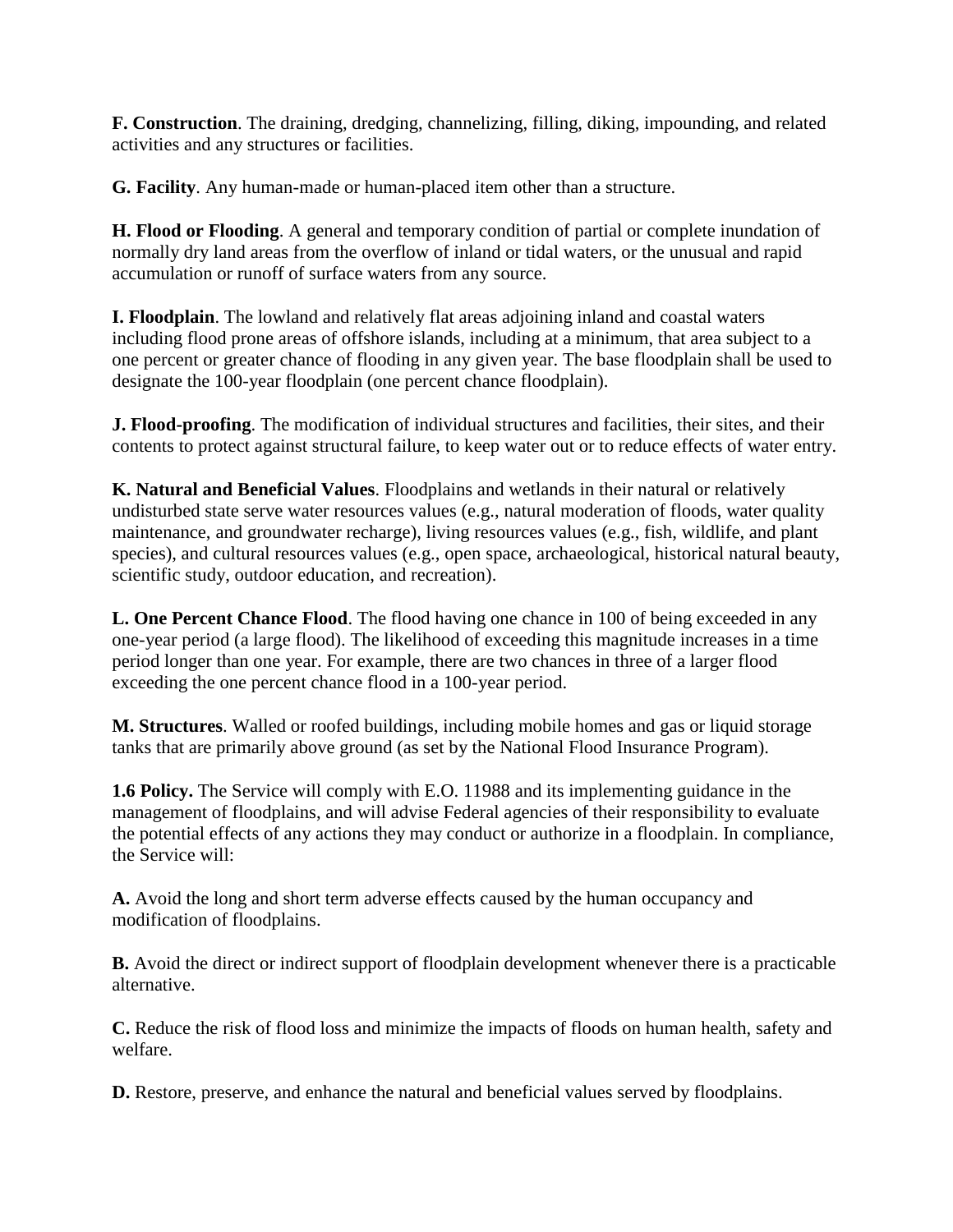**E.** Inform the public of flood hazards on Service property; and include any appropriate floodplain references or restrictions in conveyances of property proposed for lease, easement, right-of-way, or disposal to non-Federal public or private parties.

**F.** Incorporate the concepts, strategies, and management tools of the Unified National Program for Floodplains Management into the Service's programs and actions.

**G.** Use an integrated process to involve the public in the planning of all actions and decisions.

**H.** Monitor Federal actions undertaken, funded, or permitted to ensure that they are carried out in accordance with the Executive Order. The Service, in its review of other Federal agency proposals, will address the basic requirements of the Executive Order when the protection of floodplains may affect aquatic and terrestrial invertebrates, anadromous fish, migratory birds, threatened and endangered species, candidate species, and other fish, wildlife, and plant species and their habitats that come under the jurisdiction of the Service.

**I.** Ensure all Service personnel, when working with other agencies and the public, advocate compliance with the spirit and intent of the Executive Order.

# **1.7 Responsibility.**

**A. Field Offices.** Field Supervisors are responsible for assuring that all actions under their purview are planned, approved and implemented in full compliance with the Executive Order and this chapter.

**B. Regional Offices.** Regional Directors are responsible for assuring that all actions under their purview are planned, approved and implemented in full compliance with the Executive Order and this chapter.

**C. Headquarters.** The Director is responsible for overall Service compliance with the Executive Order and this chapter. Each Assistant Director is responsible for general guidance and compliance in their respective areas of responsibility.

**For additional information about this policy, contact the Division of Habitat Conservation. For more information regarding this Web page, contact [Krista Bibb,](mailto:Krista_Bibb@fws.gov) in the Division of Policy and Directives Management.**

[Directives Home](https://www.fws.gov/policy/manuals)

PDM Web sites: [Centralized Library of Servicewide Policies](https://www.fws.gov/policy/) | [FWS Forms](https://www.fws.gov/forms/) | [PDM Services](https://www.fws.gov/pdm/) 

[Privacy, Disclaimer and Copyright Information](https://www.fws.gov/help/policies.html) | [Information Quality Act](https://www.fws.gov/informationquality/)